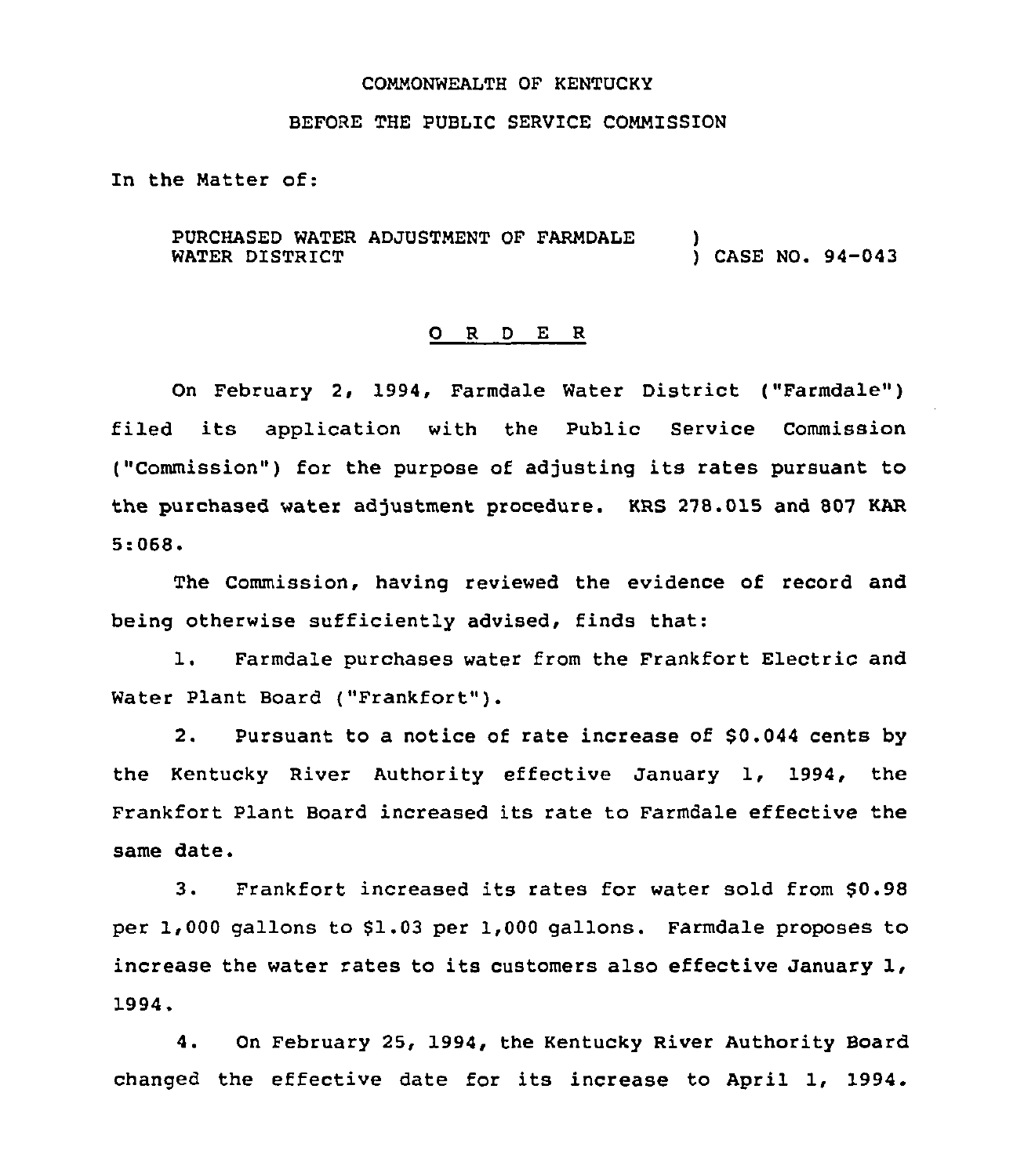Therefore, the effective date of an increase of rates by Farmdale should be April 1, 1994.

5. During the 12 months ending November 30, 1993, Farmdale purchased 170,520,000 gallons of water and sold 165,399,400 gallons. The increase in the cost of purchased water is \$7,502.88 resulting in a purchased water adjustment of \$0.045 cents per 1,000 gallons of water; rounded to \$0.05 the increase in the cost of purchased water is \$8,526. Based on an average monthly usage of 5,000 gallons, the average bill of Farmdale's customers would increase  $$0.25$  from  $$13.60$  to  $$13.85$  or 2 percent.

6. The purchased water adjustment of \$0.05 per 1,000 gallons and the rates in Appendix A, attached hereto and incorporated herein, are fair, just, and reasonable and should be approved.

IT IS THEREFORE ORDERED that:

1. The purchased water adjustment of \$0.05 per 1,000 gallons and the rates in Appendix <sup>A</sup> are approved for services rendered on and after April 1, 1994.

2. The tariffs proposed by Farmdale are hereby approved as filed.

3. Within <sup>20</sup> days of the effective date of the increase by Kentucky River Authority, Farmdale shall file a copy of the notice to its customers and verification that such notice has been given.

 $-2-$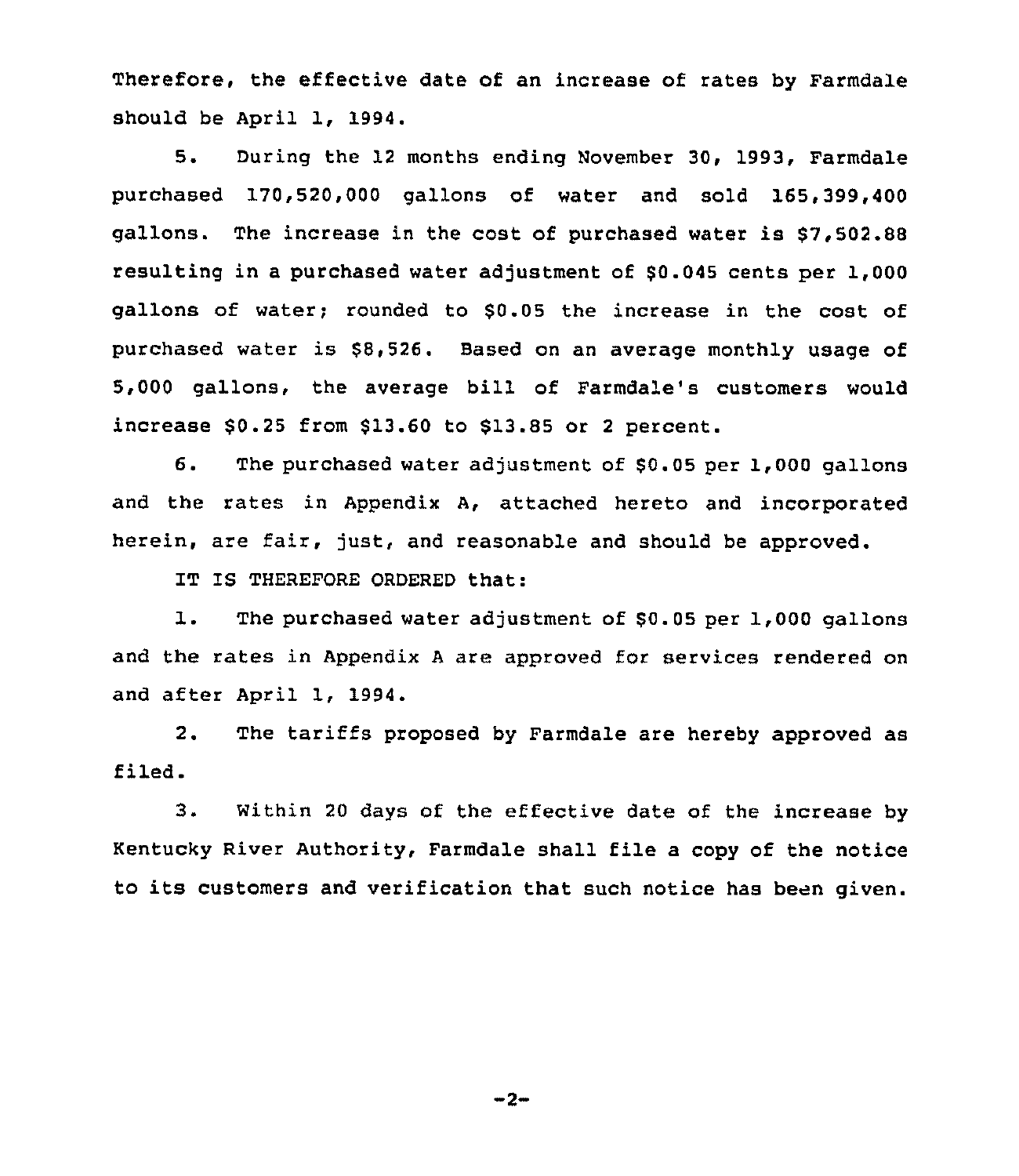Done at Frankfort, Kentucky, this 2nd day of March, 1994.

PUBLIC SERVICE COMMISSION

Vice Chairma

Beatti Commissioner

ATTEST:

Executive Director

÷.